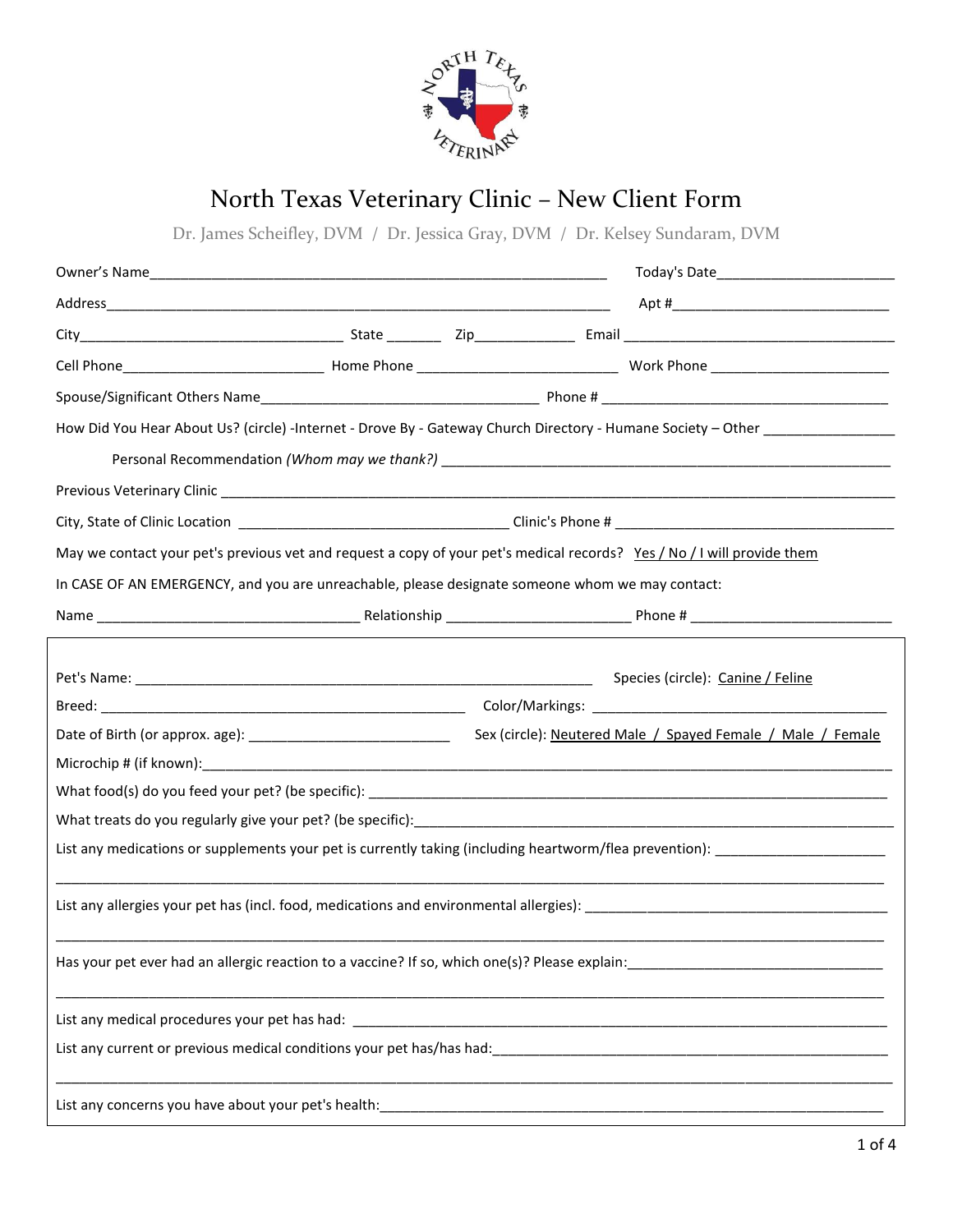

## **North Texas Veterinary Clinic**

## **Appointment-Related Policies**

Owner's Full Name (PRINTED):

Please read the following clinic policies and initial each appropriately:

\_\_\_\_\_\_\_\_ I hereby authorize North Texas Veterinary Clinic to receive, prescribe for and provide medical treatment for all animals I or my agent present. I agree and understand that payment for all services must be rendered at the time services are provided.

\_\_\_\_\_\_\_\_ I understand that if I write a check to North Texas Veterinary Clinic, and the check is declined by my bank for any reason, then I will have to pay a returned check fee of \$25.

\_\_\_\_\_\_\_\_ I understand that if I do not give a 24-hour cancellation notice for my scheduled appointment, and/or I miss the appointment, then I may be charged an exam fee (currently \$52, but subject to change). I also understand that if I do not give a 48-hour cancellation notice for my pet's scheduled surgical procedure, then I may be charged an exam fee.

\_\_\_\_\_\_\_\_ I understand that in the event I have to hospitalize my pet overnight, that veterinary services may be provided during the late evening hours, as the veterinarian in charge sees necessary. However, continuous 24-hour presence of qualified personnel will NOT be provided.

\_\_\_\_\_\_\_\_ I understand that in the event I neglect to pick up my pet within 5 days of the discharge date and do not notify you, you may assume that this animal is abandoned and I have surrendered my rights to NTVC to care for the animal as they see necessary.

\_\_\_\_\_\_\_\_ I have read and understand North Texas Veterinary Clinic's Online Pharmacy Policy (see attached pages).

I GRANT North Texas Veterinary Clinic, its representatives and employees, the right to take photographs and/or videos of my pet(s) and/or myself and to copyright or use them in print or electronically for any lawful purpose, including for publicity, education, illustration, advertising, and/or web content.

\_\_\_\_\_\_\_\_\_\_\_\_\_\_\_\_\_\_\_\_\_\_\_\_\_\_\_\_\_\_\_\_\_\_\_\_\_\_\_\_\_\_\_\_\_\_\_\_\_\_\_\_\_\_\_\_\_\_\_ \_\_\_\_\_\_\_\_\_\_\_\_\_\_\_\_\_\_\_\_\_\_\_\_\_\_\_\_\_

Yes, I GRANT permission

No, I DECLINE permission

Owner's Signature **Date Date Date Date Date Date Date Date Date Date**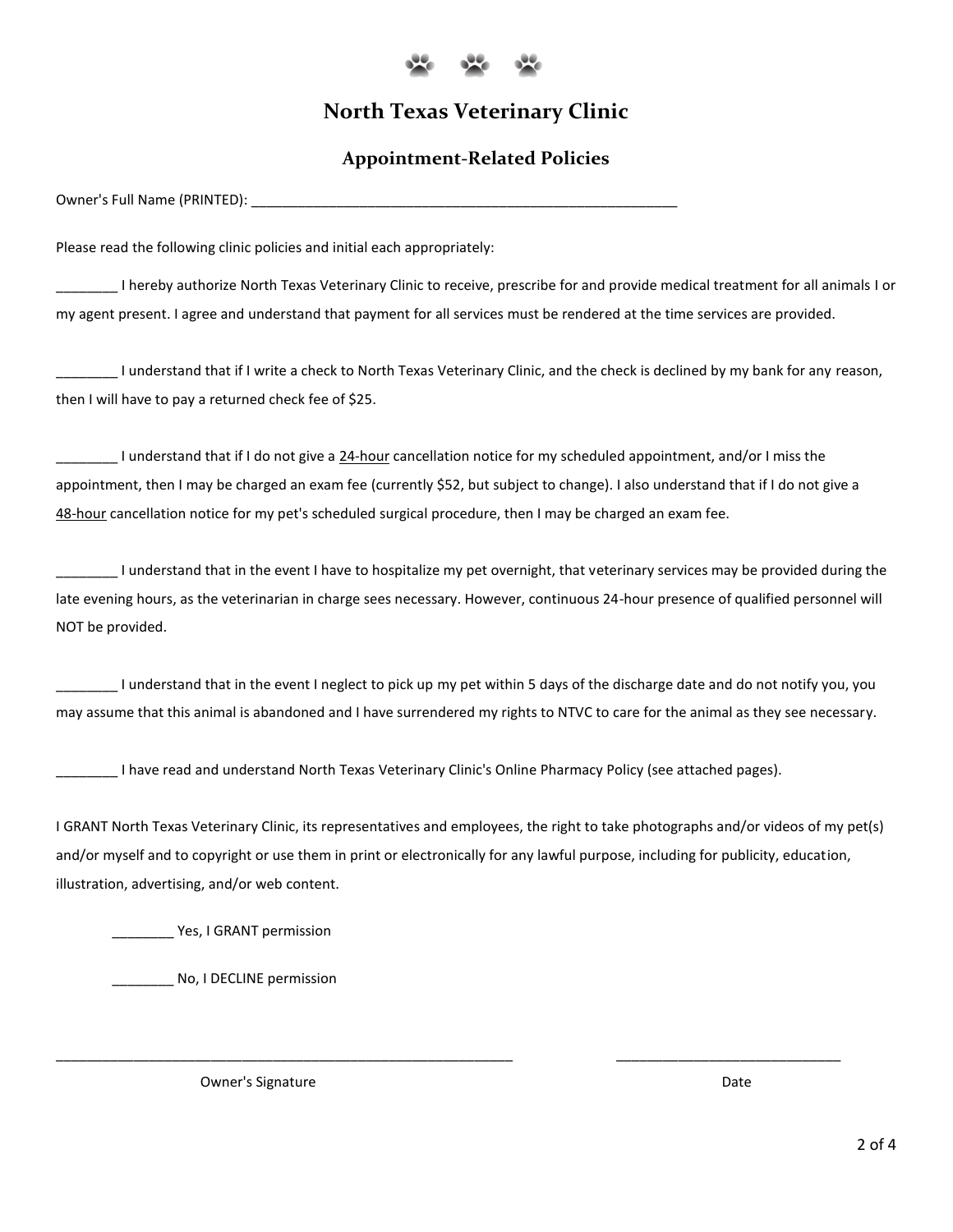

## **Online Pharmacy Policy**

This day in age, we are all trying to get what we need in the most cost-effective and convenient way possible. We get it! And what could be easier than having something delivered straight to your doorstep? However, just because something is low-cost and convenient, doesn't always mean it is the best or the safest. Over the last 10 years, dozens of pet-related online pharmacies have popped up, trying to get a piece of the pie by offering consumers the cheapest medication possible. However, the old saying, "you get what you pay for" also applies when it comes to internet pharmacies. For years, there have been many concerns raised from Veterinarians, drug manufacturers and consumers on product safety and effectiveness of medications purchased from online pharmacies. The first question is, how are these pharmacies getting their medications? Some online pharmacies purchase their products through the black market or diverters. Diverters purchase mass quantities of product from the manufacturer and then resell it to the pharmacies. In some cases, the product has turned out to be counterfeit or from another country. The FDA estimates that upwards of 40% of all medications dispensed through online pharmacies are counterfeit, impure, out-of-date or near out-ofdate, or have been stored improperly. Several internet pharmacies have been sued and significantly fined for violation of state prescription laws. One of our own doctor's has even had their signature reused by a well-known online pharmacy to approve a medication refill he/she did not authorize. We've also seen on numerous occasions where the product purchased (mainly heartworm preventative) was not effective due to being outdated and the expiration date falsely changed.

Out of concern for your pet and the fact that we cannot control the safety nor effectiveness of what might be sent to you from other online pharmacies, the Veterinarians of North Texas Veterinary Clinic will not authorize prescriptions requested from online pharmacies. Due to the risk of losing their professional license over a misused signature or falsely approved medications, the Veterinarians of NTVC would like to ere on the side of caution. However, with that being said, we are proud to offer you reliable, trusted home delivery through a platform we trust - VetSource Online Pharmacy. VetSource purchases its products straight from the drug manufacturers. With VetSource, we are able to keep track of all of our patients who are currently taking medications, and can see when they last ordered it. We also have the peace of mind that the medications they are receiving are genuine, stored properly and from a reliable source. Medications purchased through VetSource are also backed by the manufacturers' guarantee that if the products are purchased through a Veterinarian the manufacturer will pay for the treatment of any illness their label guarantees to prevent or treat (for example, if you purchase a heartworm preventative through VetSource (or directly through our clinic) and your pet takes it consistently without a lapse, but still develops heartworm disease, the manufacturer will pay for your pet's entire heartworm treatment. This guarantee only applies when purchased through a Veterinarian). And...VetSource is competitively priced with other online pharmacies so that you can still enjoy savings! They will also send coupon codes to your email each month for additional savings. If you need assistance with coupons, give us a call! We usually have a promo code that you can use!

VetSource home delivery works in 3 simple steps that fit your life:

- 1. Place your order from home or see our hospital staff for assistance.
- 2. Your Veterinarian will approve your order.
- 3. Products arrive on time, right to your door.

(continued on next page)